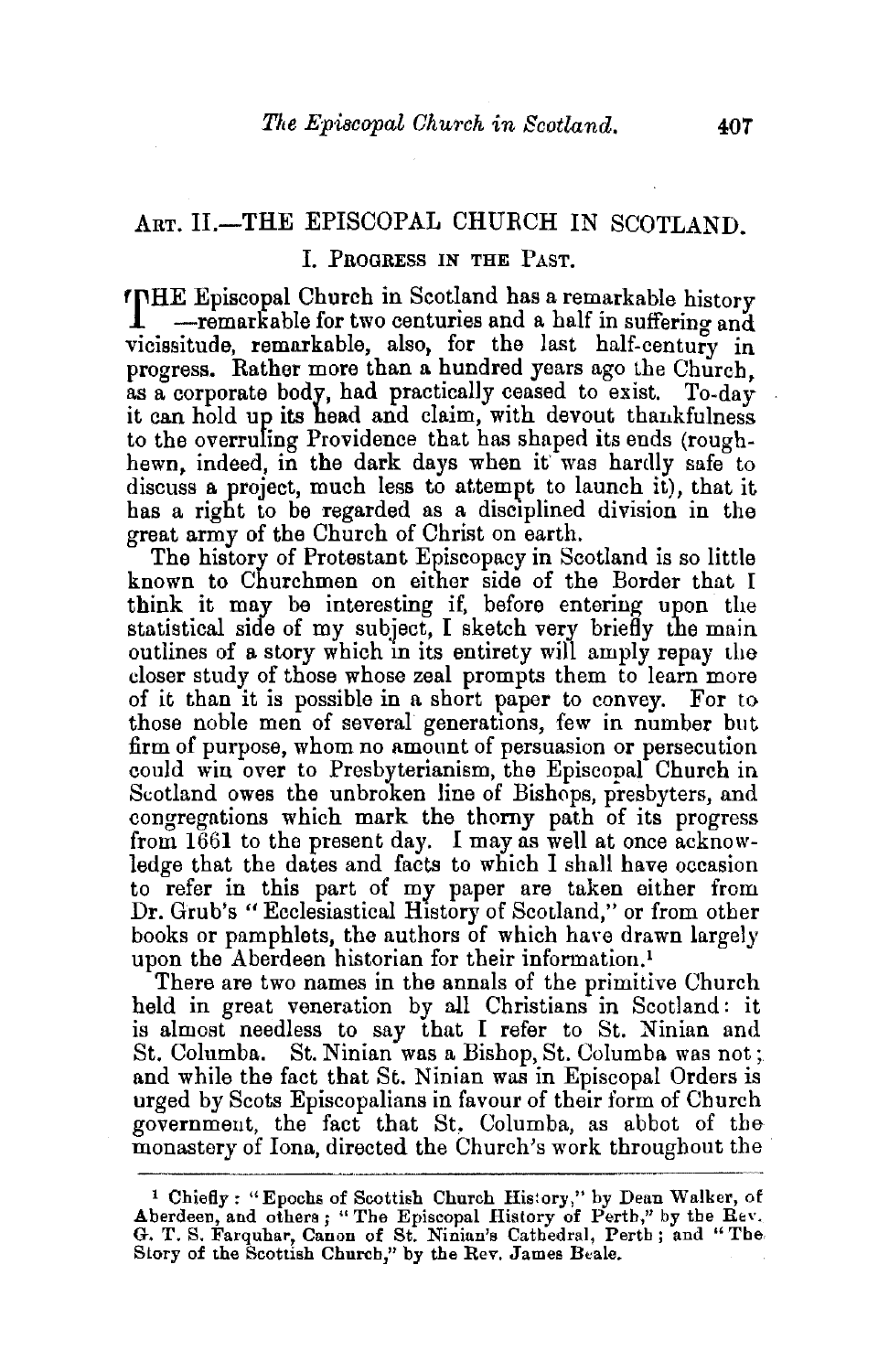length and breadth of the land is frequently advanced by Scots Presbyterians as proving that one order of the ministry is sufficient, and that Bishops are unnecessary. There is one point, however, upon which all are agreed-namely, that these two holy men must be regarded as the fathers of Scottish Christianity. St. Ninian was born near the Solway about the middle of the fourth century, educated in Rome, and consecrated as Bishop there before his return to Galloway in 397, and died, after a life of splendid missionary work in his native land, in 432. St. Columba (an Irishman by birth, and probably a pupil of St. Patrick) landed in Scotland in 563, founded a church and monastery at Iona, carried the Gospel message over the greater portion of the land of the Picts and Scots, and died in  $597.$ . Although not himself a Bishop, there can be no doubt that the Episcopal Order obtained in the Columban Church, and that several Bishops were consecrated at Iona during the early days of the monastery.

From the sixth to the sixteenth century is a big stride in history, but it is not within the province of this paper to attempt to show how the simple primitive Church of St. Ninian and St. Columba became in the course of time so tainted with worldliness and corruption that it wrought its own ruin. The Reformation was, politically, a strangely peaceful transition. Almost without a protest the Scottish Parliament, in 1560, adopted the Protestant Confession of Faith. But the unruffled temper of Parliament did not extend to the populace. Incited by the violent preaching of John Knox, the people sacked the monasteries and churches, and there ensued a reaction against all ceremonial and ritual so extreme that its effects have been felt ever since. Presbyterianism, as we now understand it, did not follow as a natural consequence. John Knox's scheme of Church government included an Order of Superintendents who virtually filled the office of Bishops, although not consecrated, and 1t was not until Andrew Melville {the "Father of Scottish Presbyterianism") returned to Scotland from Geneva in 1575 (three years after the death of Knox) that the Presbytery became paramount. "From that time onwards two distinct parties existed in the Reformed Church-those in favour of Episcopacy as they understood it, and those to whom the very name of Bishop was a byword. These two parties have never ceased to exist in Scotland-the history of the Scottish Church from that time till now is the history of the struggle between these two parties, and the restored and reconstituted Episcopal Church of to-day (for, as we have seen, the Church of St. Columba and St. David was an Episcopal Church), so far from being an exotic, is, humanly speaking, as much the outcome of the one as Presbyterianism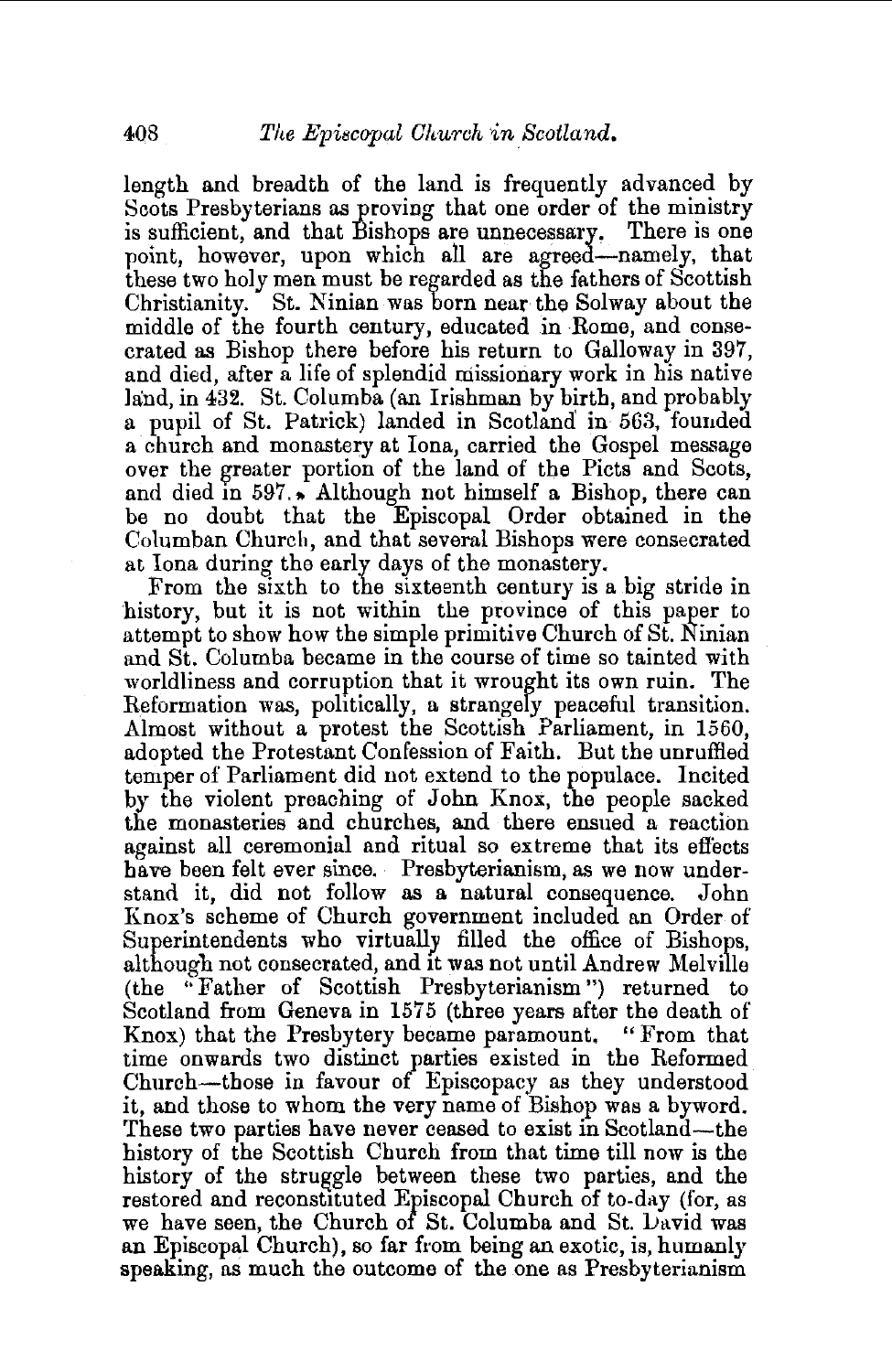is of the other."1 During the next hundred years neither party could claim any distinct advantage. In 1592 Presbyterianism became by Act of Parliament the established religion of Scotland. In 1603 the Episcopacy was restored by James VI., and in 1610, the Episcopal line of succession having been allowed to lapse, three Scottish Bishops were .consecrated in London. By 1641 the Presbyterians had again, by masterly strokes of policy, got the upper hand, only to be again dispossessed on the accession of Charles II. in 1661. On December 15 in that year four Scottish Bishops (Sharpe, Archbishop of St. Andrew's; Fairfoul, Archbishop of Glasgow; Hamilton, Bishop of Galloway; and Leighton, Bishop of Dunblane) were consecrated in Westminster Abbey by the Bishops of London, Worcester, Carlisle, and Llandaff. From that date the line of succession has never been broken, and now numbers exactly one hundred names, commencing with the unfortunate Archbishop of St. Andrew's (Sharpe), who was so foully murdered by fanatics on Magus Moor, near St. Andrew's, in 1679, and concluding with the present Bishop of St. Andrew's, Dunkeld, and Dunblane (Dr. Wilkinson), .collated to his Scottish See in 1893. The Revolution brought with it the downfall of Episcopacy in Scotland. The Bishops .and clergy would not take the oath of allegiance to the new King, and their steady adherence to a losing cause resulted in the loss of temporalities, and in the establishment (1689) of Pre&byterianism as the State religion of Scotland. It was .a political rather than a popular change, for there seems no reason to suppose that the Presbyterians were in a majority in the country at that period. On the contrary, there is ample testimony to show that they were considerably outnumbered by the Episcopalians, and Dr. Carlyle, Presbyterian minister of Inveresk, wrote a little later in the century that, "when Presbytery was re-established in Scotland at the Revolution, after the reign of Episcopacy for twenty-nine years, more than two-thirds of the people of the country, and most part of the gentry, were Episcopals." Canon Farquhar proves from the Presbytery Records of Perth<sup>2</sup> that it took twenty years to "purge" the parishes surrounding the ancient Scots capital of their Episcopalian clergy and to "plant" Presbyterian ministers in their place. And in the Highland districts the people were even more closely attached to their clergy.

The Episcopal Church in Scotland at this period stood com-

<sup>&</sup>lt;sup>1</sup> "Reformation Period," in "Epochs of Scottish Church History," by the Rev. J. A. Dunbar-Dunbar.

 $2$  "Episcopal History of Perth," pp. 8-38.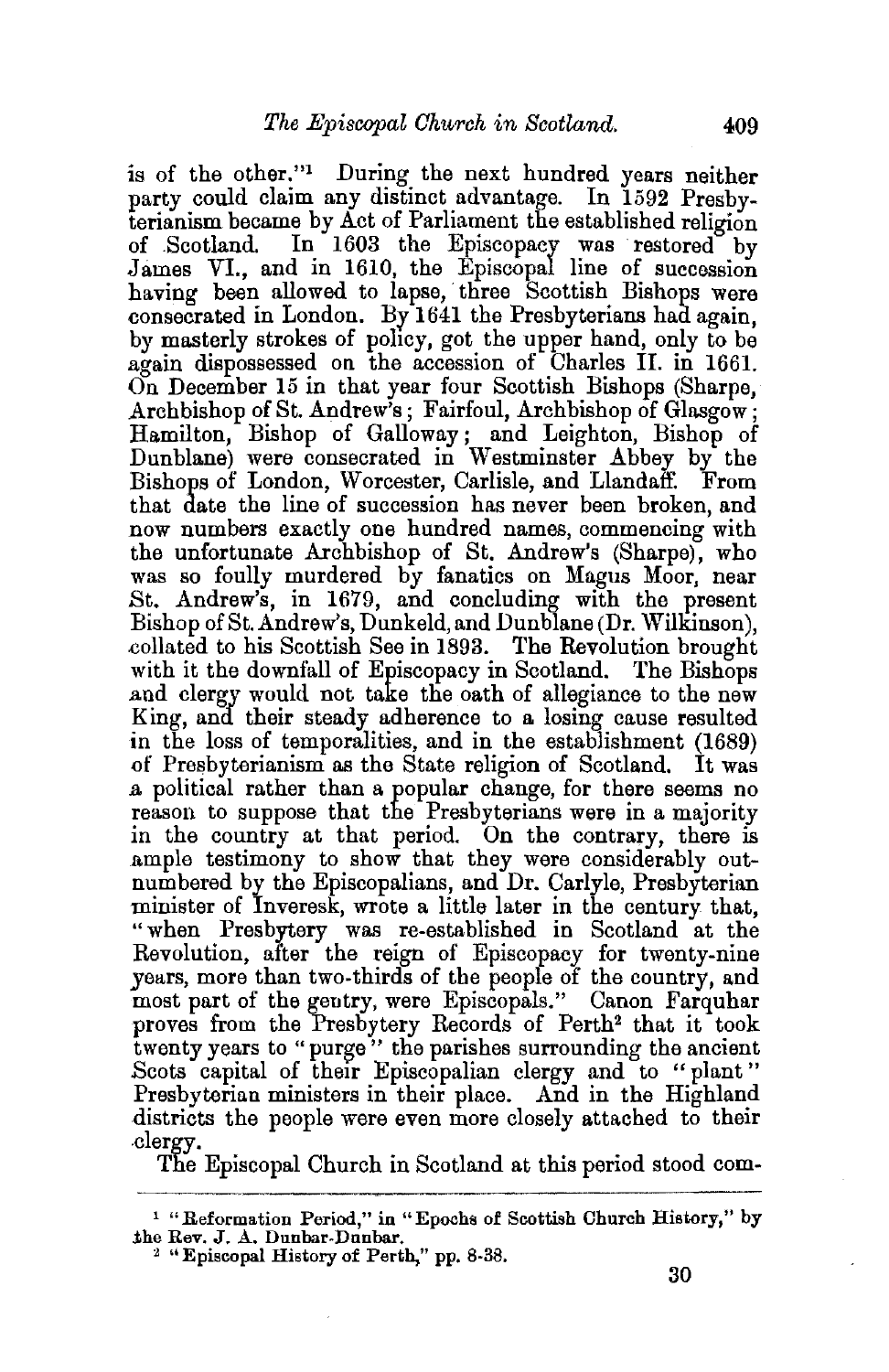mitted to a policy which could not fail to bring disaster in its train. Practically, its members (or, at any rate, its clergy and nearly all the nobles and other men of influence amongst its members) elected to stand or fall with the Jacobite cause. staked its existence upon a forlorn hope, and, however much we may admire consistency of conduct and loyalty to an ideal, we are bound, in the light of history, to confess that the Church during' this century of ultra-conservatism (some would term it outlawry) showed a strange lack of appreciation of the changed conditions which had made their position untenable. The Episcopalians took a prominent part in the Jacobite rising<br>of 1715. They flocked to the standard of Prince Charles They flocked to the standard of Prince Charles Edward in 17 45, It is not to be wondered at that they suffered ecclesiastically for their political adventure. The penal enactments (severe enough since 1715) were doubled in severity, and it became illegal for any priest whose Orders were of Scottish origin to officiate in an Episcopal Meeting-House. None but clergy of the Church of England or Church of Ireland were permitted by law to conduct services "where five persons over and above the household" were assembled. These restrictions nearly crushed the life out of the already prostrate Church, and when they were removed-by the Relief Act of 1792-there remained only thirty-nine congregations which (in spite of penal enactments) were still served by Scottish clergymen. Thirteen "tolerated" congregations *(i.e.,* congregations served by English or Irish clergy working· under the Toleration Acts) joined the Church within a year, and ten others at later dates, although it was not until nearly the middle of the nineteenth century that the last two of these "English chapels " (as they were popularly termed) surrendered the freedom of isolation for a place in the re-constituted Episcopal Church.

The Church now enters upon a period when the word " progress," as applied to its history, ceases to be a term of reproach. From the passing of the Relief Act of 1792 to the present time each decade has shown some real progress. There has probably never during the last hundred years been a moment when Scottish Episcopalians could not look forward with confidence to the future. And during the past twenty years the advance has been so marked that it must necessarily be regarded as an important feature in Scottish Church life. It has varied at different times and in different localities, but, since the removal of disabilities gave the Church a new lease of life, there has been a gradual return of vitality such as sometimes comes to a patient sick well-nigh unto death, but brought back to health again by the merciful intervention of Providence. The first steps towards recovery were not by any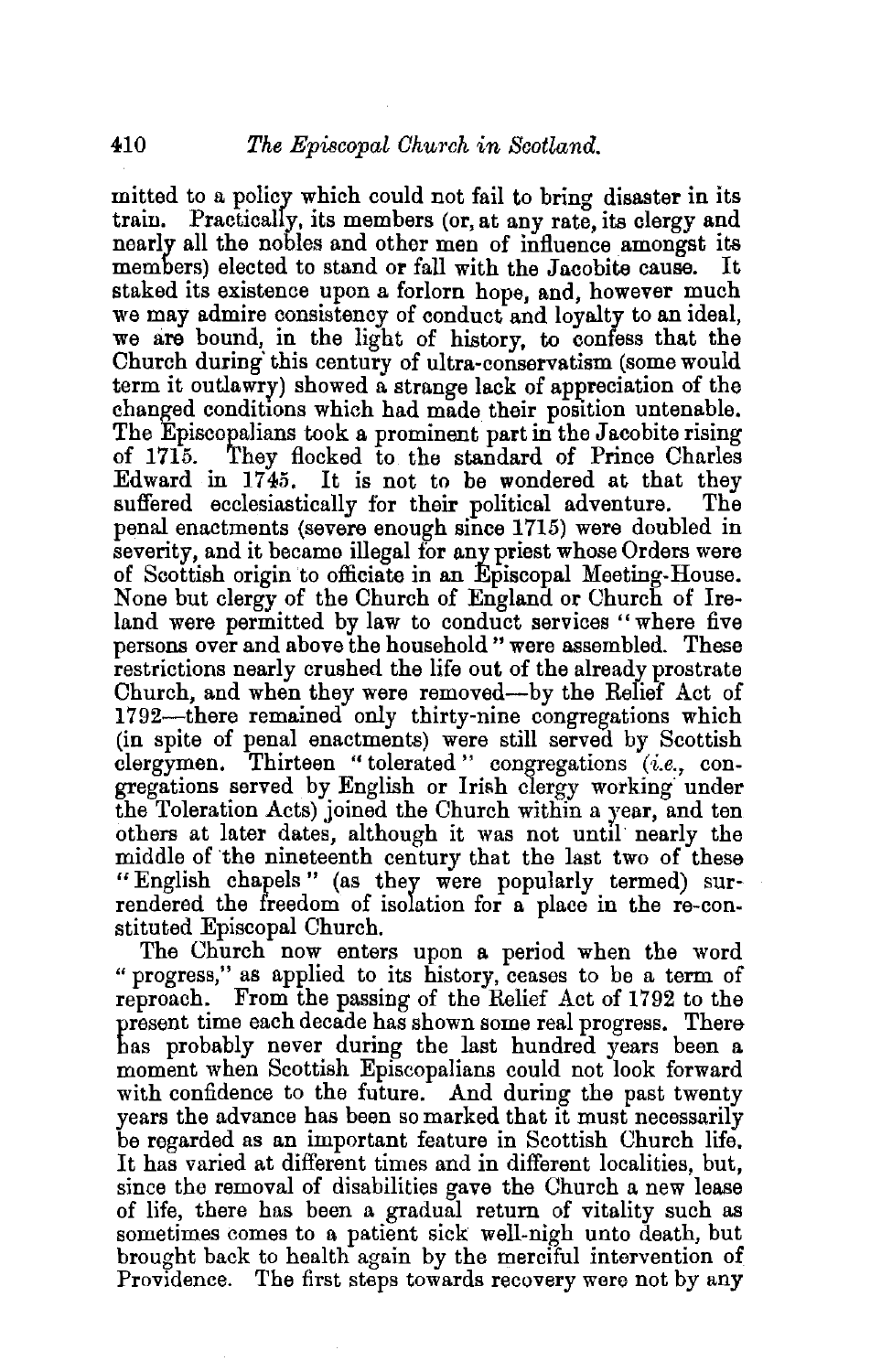means made easy by the British Parliament. The Relief Act required the taking of the Oaths of Allegiance and Abjuration. and the signing of the Thirty-nine Articles of the English Church. By a Church which had taken" a hundred years to agree to make its peace with the State by praying for the reigning Sovereign,"<sup>1</sup> and which had still within its ranks many men who were Jacobites at heart,<sup>2</sup> the oath of allegiance would be regarded as a painful necessity and the oath of abjuration as little short of an insult to their intelligence. And the Thirty·nine Articles would not altogether commend themselves to men who had fought for generations over the " usages" of their own Communion Office. But in the early years of the nineteenth century most of the difficulties which had seemed insuperable only a little time before were overcome, and by the year 1811 the Church was in a position to hold a General Synod, which took place at Aberdeen, and at. which much was done to revise and extend the constitution of the Church.

Previously to this, however, two events had taken place which have since had a far-reaching effect in promoting the prosperity of the Church. In 1788, Dr. Seabury, Bishop-elect of Connecticut and the first Bishop of the American Church, was consecrated at Aberdeen. Dr. Seabury had in the first place applied to the Bishops of the Church of England for consecration, but, for political reasons, they were unable to accede to his request. With the Scottish Bishops no such obstacle existed, and they were happily able to forge a link between the Scottish and American Churches which has never since been broken, and to perform an act which aroused much sympathy both in England and America, and which had the effect of dragging the Scottish Church out of the obscurity into which it had drifted. The centenary celebrations of the consecration held in the United States and in Aberdeen in 1888 afforded ample evidence of the gratitude which American Episcopalians bore towards their Scottish brethren for the action of their Bishops a century before. The second event was the consecration, in 1805, of an English clergyman of high standing, Dr. Sandford, as Bishop of Edinburgh. Dr. Sandford was the first of a long list of English divines who

<sup>1</sup> Preface to Dean Walker's "Last Hundred Years of Scottish Epis-

copacy."<br><sup>2</sup> The story is told that Mr. Oliphant, of Gask, in Perthshire (brother probably of Carolina Oliphant, Lady Nairne, whose Jacobite verse con- tains some of the finest ballad poetry of Scotland) dismissed his chaplain tains some of the finest ballad poetry of Scotland) dismissed his chaplain when he learned that he was to use the prayer for the King and Royal Family, sent him his gown by carrier, and wrote that there would be no- more money transactions between them.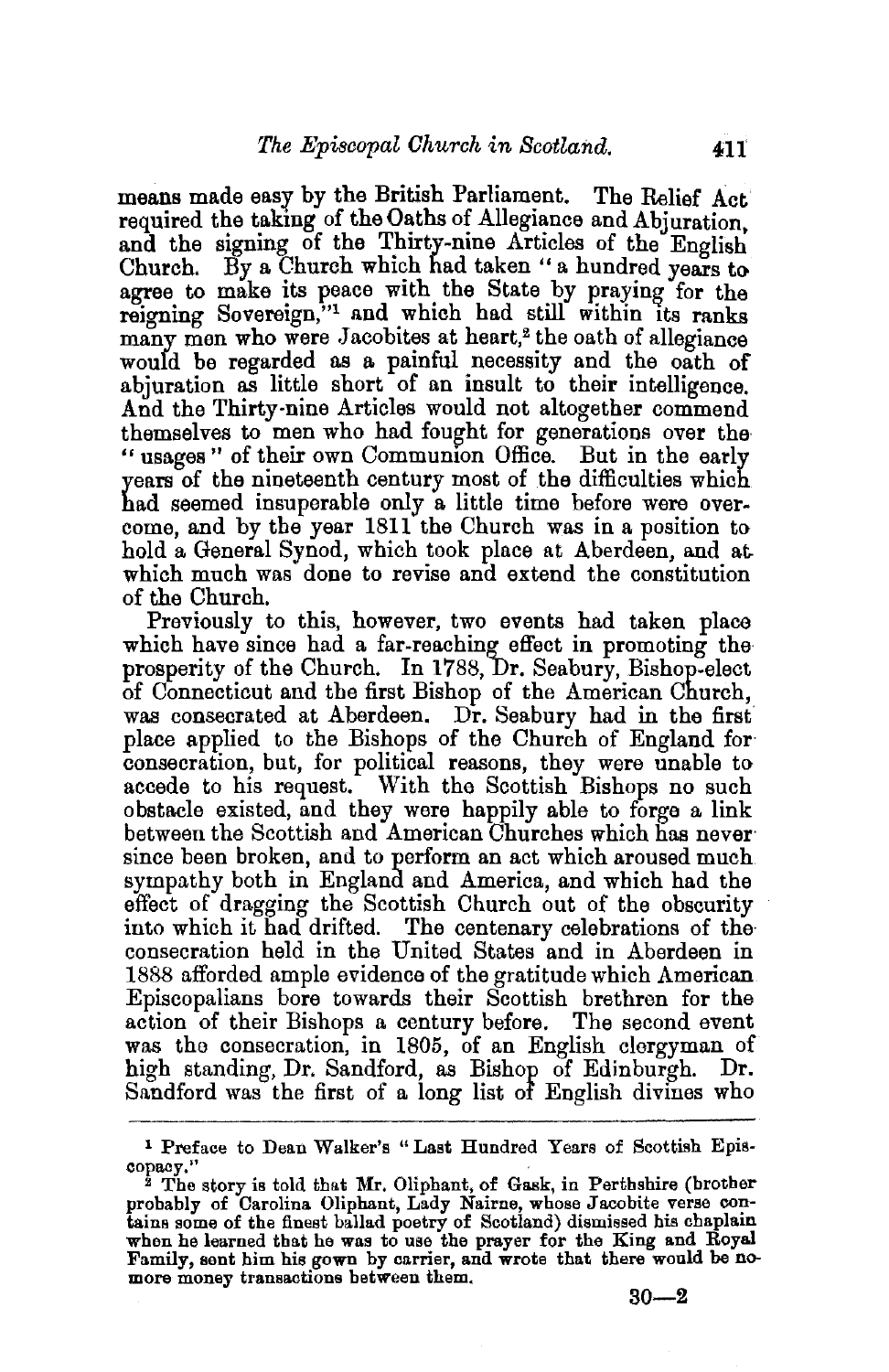have made it their life's work to help forward the re-habilitation of the Scottish Episcopal Church, and, while in certain cases there has been a want of the understanding of Scottish ~haracter on the part of these workers in a strange and difficult field, the Northern Episcopalians readily concede that they owe much to such men as Bishop Charles Wordsworth and other prelates whose experience of Church work has been gained in the great Church across the Border.

Although the first half of the nineteenth century witnessed no very rapid growth in Church membership, it saw at least consolidation and organization. All the independent "English" congregations joined the Church.! Gradually the Bishops ceased to be non-resident, and ceased to hold incumbencies. In 1838 a General Synod was held, at which a Canon was enacted constituting a Church Society, intended to deal chiefly with the finances of the Church, and especially the Clergy Sustentation Fund. This Society continued to do good work until 1876, when it was superseded by the more comprehensive Representative Church Council. At this period, in Scotland, as in England, there was a great revival of interest in Church work. In 1840 a clause in the Relief Act of 1792, which precluded Scottish Presbyters from officiating, even for a single Sunday, in an English church, was repealed. At about the same time, at Mr. Gladstone's instigation, was launched the scheme which resulted in the founding of Trinity College, Glenalmond, and which brought Charles Wordsworth from Winchester to Scotland. Glenalmond was founded chiefly for the training of students of theology, but became gradually the recognised Episcopal public school of Scotland, and since 1876 candidates for Orders have been trained in the Theological College, Edinburgh, the original foundation of which dates back to 1810. The middle of the last century is also noteworthy for the initiation of a movement which brought in its train a record of progress which forms one of the strongest proofs of the vitality of the Church. This movement had the ancient and strongly pro-Presbyterian city of Perth for its centre.

In 1805 the "regular" congregation in Perth ceased to exist as a separate body, the small remnant left of the orthodox having been compelled by circumstances to join the " English chapel " of St. John's. The managers of this church had clothed themselves with unlimited authority, for their constitution empowered them to "appoint and remove clergy-

<sup>1</sup>Two or three, however, held out for many years; *e.g.,* St. John's, Perth, which for more than a century had owed allegiance to no higher authority than their own Vestry, did not come in until 1848.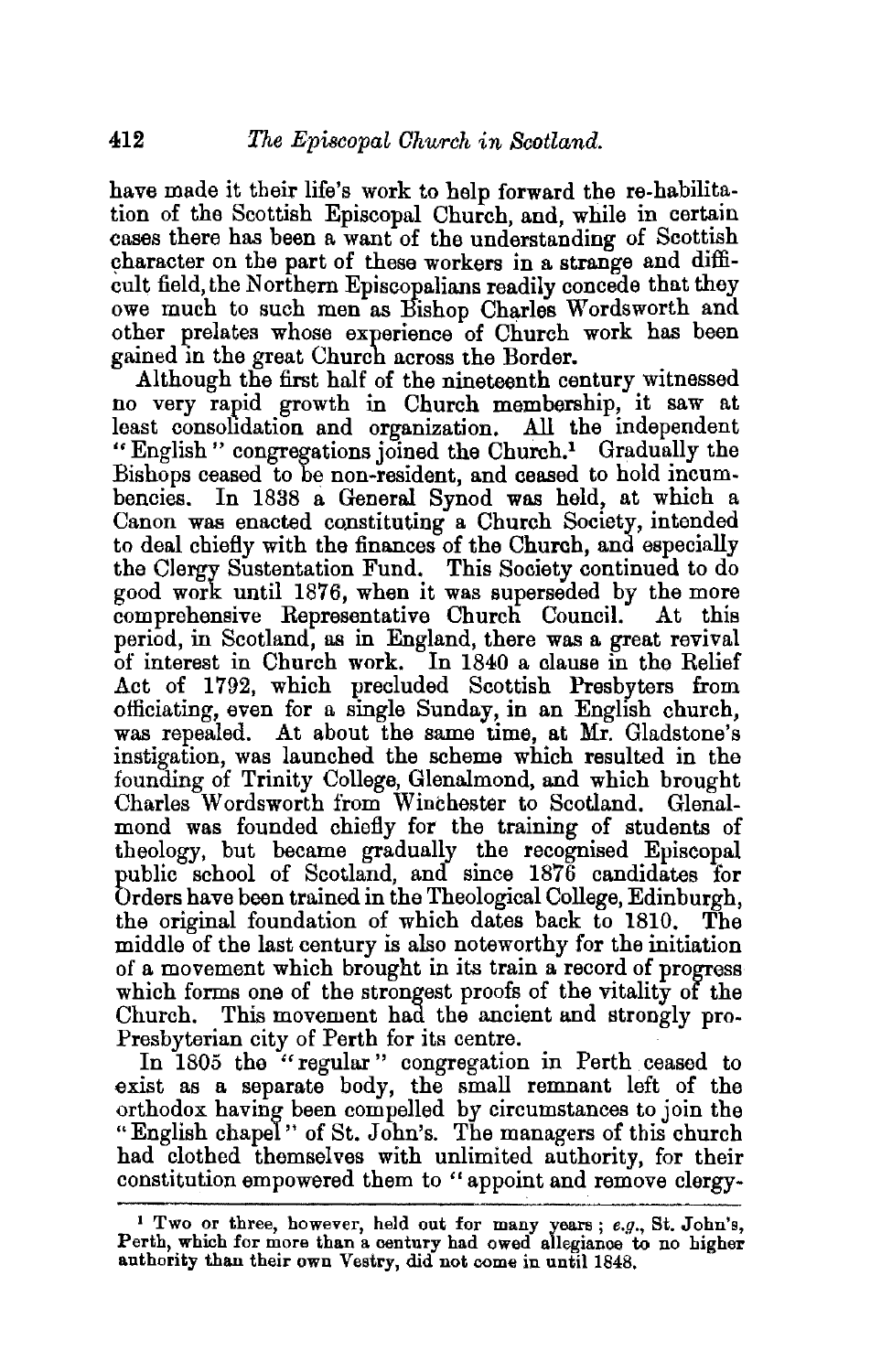men, and to do everything for the complete management of the temporal and spiritual affairs in every particular without control, $\mathbf{a}$  and (as already stated) it was not until 1848 that they gave up their independence. But in 1846 the experiment was tried (under the direction of Bishop Torry) of opening a small mission-room for those who wished to come under the regis of Church authority. It was a very humble start {there were only thirty communicant members at first), but prospered beyond the expectation of the most sanguine. A few years later two new schemes for forward movements were formulated : one (by the Warden of Glenalmond) for the reunion of the two congregations, and the building of a handsome church to contain them; the other (by an influential committee of clergy and laity, including Mr. Gladstone) to build a cathedral at Perth, which, in addition to being a rallying-point for the diocese, should serve as a church for the new congregation. The latter scheme was adopted. The chancel of the new cathedral (the first cathedral built in Great Britain since St. Paul's) was completed and consecrated in 1850, and here for forty years, under successive "Provosts" or Incumbents, the congregation gradually grew in number until it became absolutely necessary (in order to provide room if for no other reason) to face the question of the completion of the building. The task was taken in hand by the Provost (the Very Reverend Dr. Rorison, now Dean of St. Andrew's) in the same spirit of faith and energy which had enabled him to raise  $£10,000$  for the building of a new church at Forfar only a few years previous1y, and the Bishop of the Diocese (Dr. Wordsworth) gave the scheme his approval and support. The nave was completed in 1890, and was consecrated by Bishop Wordsworth on August 7 of that year. All the Scottish Bishops (seven in number) were present, and the sermon was preached by the present Archbishop of York, then Bishop of Lichfield. Eleven years later (on July 30, 1901) a chapter-house, built as a memorial to Bishop Wordsworth, and other additions to the cathedral, were consecrated by the present Bishop of St. Andrew's (Dr. Wilkinson), and the dedication sermon was preached by the Archbishop of Canterbury.

The building of a cathedral may not in itself be evidence of great progress in the work of a church, but there can be no doubt, I think, that (even as a cathedral, the focus of diocesan effort and the centre from which the life of the diocese should radiate) St. Ninian's at Perth has been a great blessing to the Church. As the church of the congregation enrolled in the humble "upper room" in 1846 its records show that the faithful few have been added to year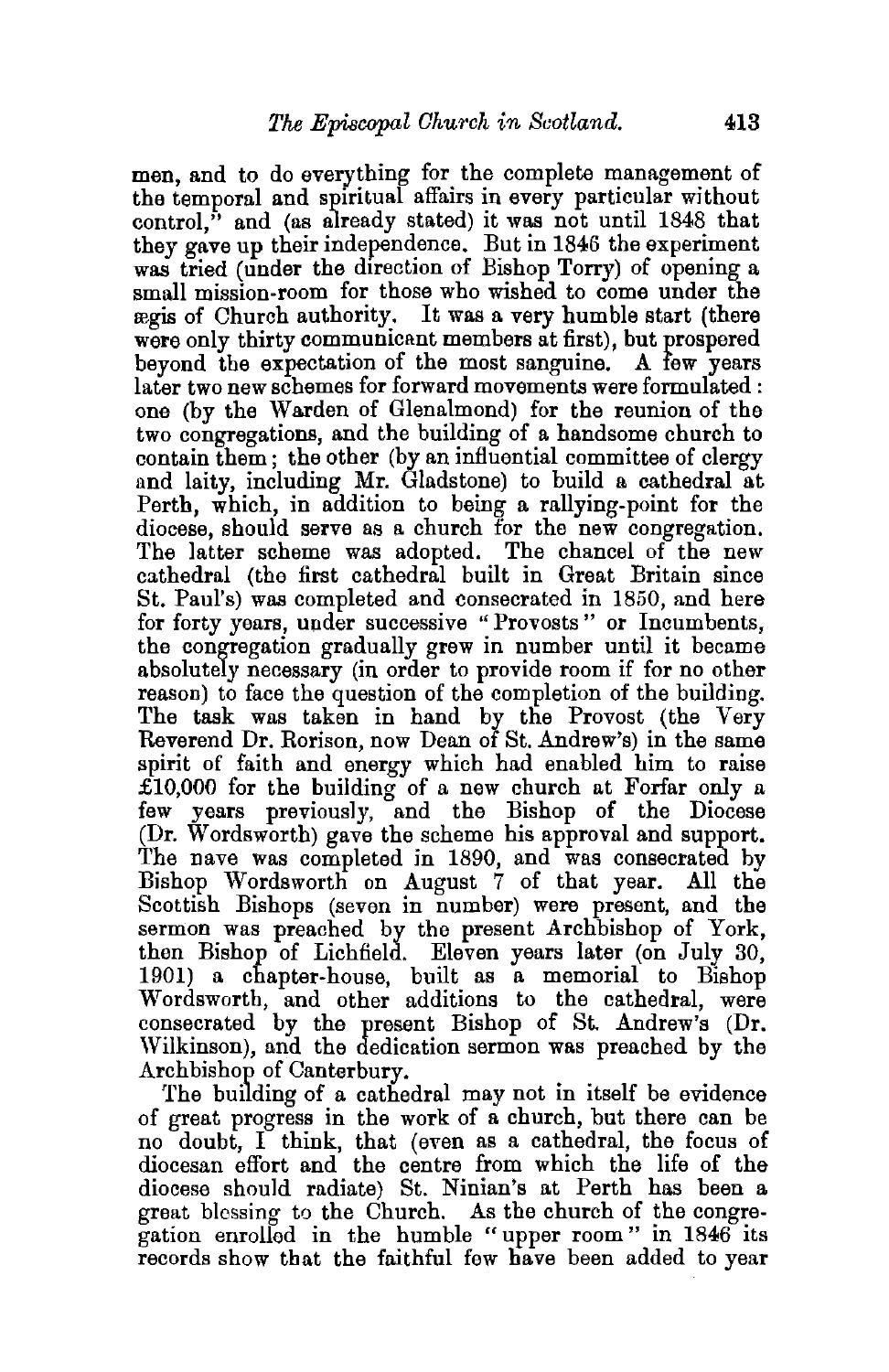by year, until at the present time the congregation numbers no less than 1,125 members, of whom 277 were present at the Holy Communion on Easter Day this year. And during the same period the sister church of St. John has been rebuilt, .and the congregation (after some falling-off due to controversy) is at the present time increasing steadily in number.

No review, however brief, of progress in the Scottish Episcopal Church would be complete without some reference to the great work for the Church accomplished by Bishop Charles Wordsworth during the forty-one years that he held the See of St. Andrew's. Dr. Wordsworth was not only a ,good man and a learned prelate, he was also *persona grata*  with Scottish Presbyterians, and did more than any other man during the past century to remove the friction and prejudice existing between the two communities. During his episcopate the membership of the church in his diocese increased from 3,200 to 7,500, and the number of charges from twenty to forty-seven. When he entered upon the work of the diocese there were only two parsonages; at his death there were twenty.

The progress in the Diocese of St. Andrew's may be regarded, I think, as typical of the experience of the Church in other parts of Scotland, where a steadily increasing population has given good opportunities for recruiting her rankS. In Edinburgh the path of progress for many years seems to have been not only wide, but strewn with the plenteous fruits of labour and organization. The ever-changing conditions of Church life brought the gradual transfer of the venue of Church government from Aberdeen1 to the Scotch metropolis. During a century and a half of trial and misunderstandmg the stouthearted Churchmen of the North had preserved their charge from utter wreck; but the awakening came from the South, and to Edinburgh and to England the Church has now learned to look chiefly for men and measures. During the third quarter of the century the need for a more liberal constitution became increasingly urgent. The more zealous among the laity had for years been asking for a share in the work of administration, and in 1852 Mr. Glaastone had written to the *Primus* (Bishop Skinner) advocating the admission of the laity to the Synods. It was, however, not until 1876 that the majority of the :Bishops and clergy could be persuaded to this measure. It had long been felt that if adequate funds were to be found for the Church's maintenance the interest of the laity must be

<sup>1 &#</sup>x27;'From 1830 till 1837 all the six Bishops belonged to the Aberdeen district, and one-half of them resided within the Diocese and county of Aberdeen" {Dr. Walker's "Last Hundred Years," p. 11).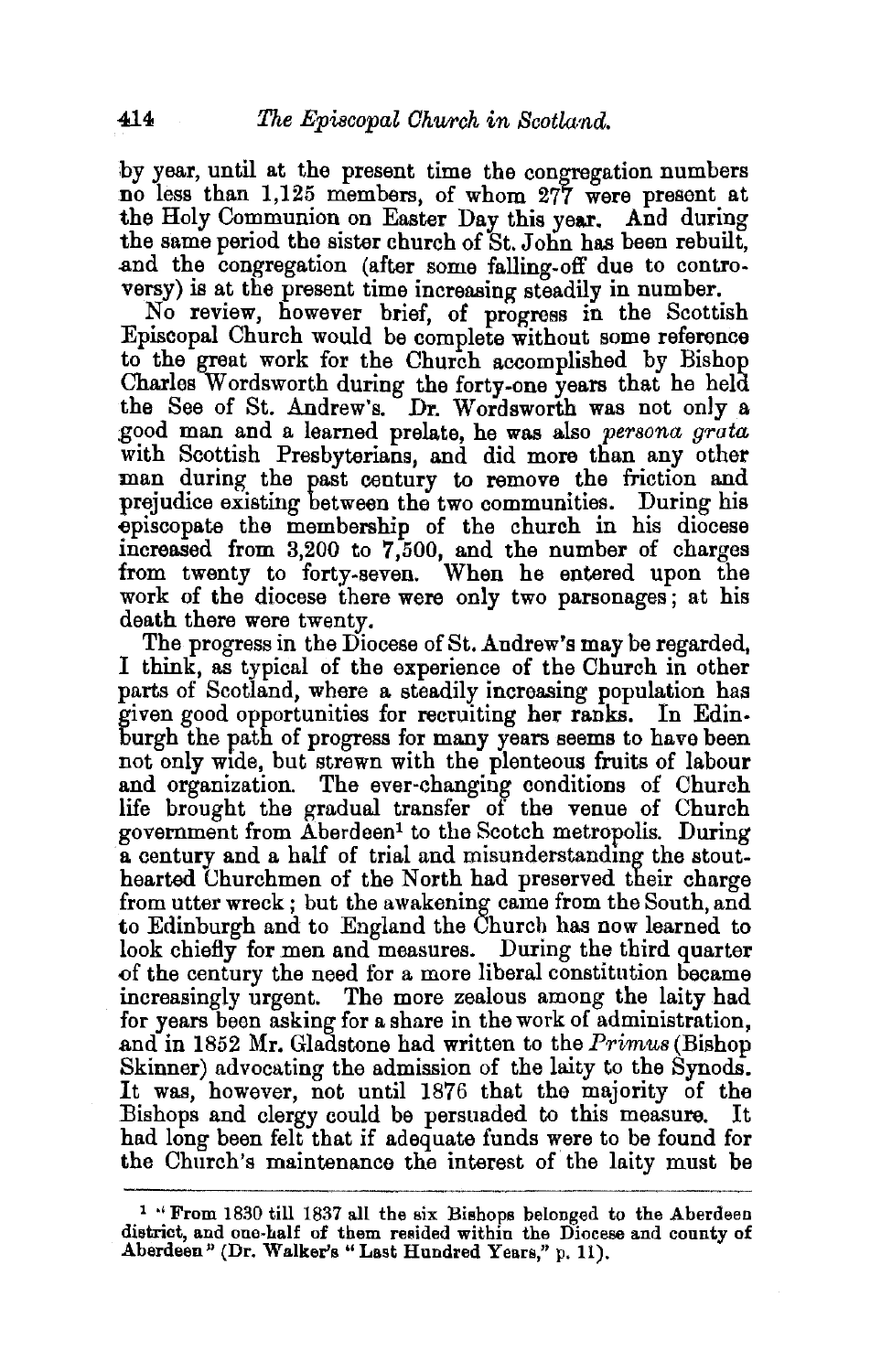aroused. The Church Society had done good work for thirtyeight years, but the Church had outgrown its scope, and an organization on a much wider basis had become necessary. The adoption of a new Code of Canons and the institution of the Representative Church Council (measures already described in this magazine)<sup>1</sup> in 1876 not only to a great extent solved the difficulty, but gave an impetus to Church work of every kind, resulting in a " forward movement " of a most gratifying

description.<br>The essay of Perth in cathedral building (although opposed by many Scottish Churchmen at the time) was followed by Inverness in 1874, and by Edinburgh in 1879, when the beautiful Cathedral Church of St. Mary's (built by Sir Gilbert Scott and his son at a cost of about £60,000) was consecrated, and where in twenty-two years a congregation of nearly 3,000 members has been brought together. Nor has this been by any means the only effort made by Edinburgh Episcopalians to provide church accommodation for their steadily increasing numbers. Nearly every year has seen some new church projected or completed. The same may be said of Glasgow, which still (like Dundee) awaits its cathedral, but which can point to many churches built and much progress made. In Glasgow there is almost unlimited scope for Church work, and there can be no doubt that if the labourers, and the funds for their support, are forthcoming, the richest harvest of the immediate future may be looked for in the western city.

The mere detail of figures often fails to interest the general reader, but I hope the statistics given below<sup>2</sup> will be found sufficiently clear to prove that the Church has made great progress, in membership at any rate, during the last twenty years:

| Diocese.                                                                                                                                                                                                                                                                      | Number of Members.                                              |                                                                  |                                                             | Percent-                                 |
|-------------------------------------------------------------------------------------------------------------------------------------------------------------------------------------------------------------------------------------------------------------------------------|-----------------------------------------------------------------|------------------------------------------------------------------|-------------------------------------------------------------|------------------------------------------|
|                                                                                                                                                                                                                                                                               | 1881.                                                           | 1901.                                                            | Increase.                                                   | age of<br>Increase.                      |
| 1. Aberdeen and Orkney<br><br>2. Argyll and the Isles<br>$\ddotsc$<br>3. Brechin <sup>3</sup><br>$\cdots$<br><br>8.68<br>4. Edinburgh<br><br><br><br>5. Glasgow and Galloway<br><br>6. Moray, Ross, and Caithness <sup>4</sup><br>7. St. Andrew's, Dunkeld, etc. <sup>5</sup> | 10,260<br>2,352<br>12,340<br>15.338<br>20,199<br>2,725<br>5,439 | 13,837<br>3,152<br>19,550<br>34,965<br>38,868<br>4,861<br>11,860 | 3,577<br>800<br>7.210<br>19.627<br>18,669<br>2,136<br>6.421 | 35<br>34<br>58<br>128<br>92<br>78<br>118 |
| Total                                                                                                                                                                                                                                                                         | 68,653                                                          | 127,093                                                          | 58,440                                                      | 85                                       |

<sup>1</sup> See "The Position and Power of the Laity in the Episcopal Church of Scotland," in the CHURCHMAN for October, 1901.

<sup>2</sup> Compiled from the Year-Books of the Scottish Episcopal Church and the Representative Church Council's Reports.

<sup>&</sup>lt;sup>3</sup> Including Dundee. • Including Inverness. • Including Perth.